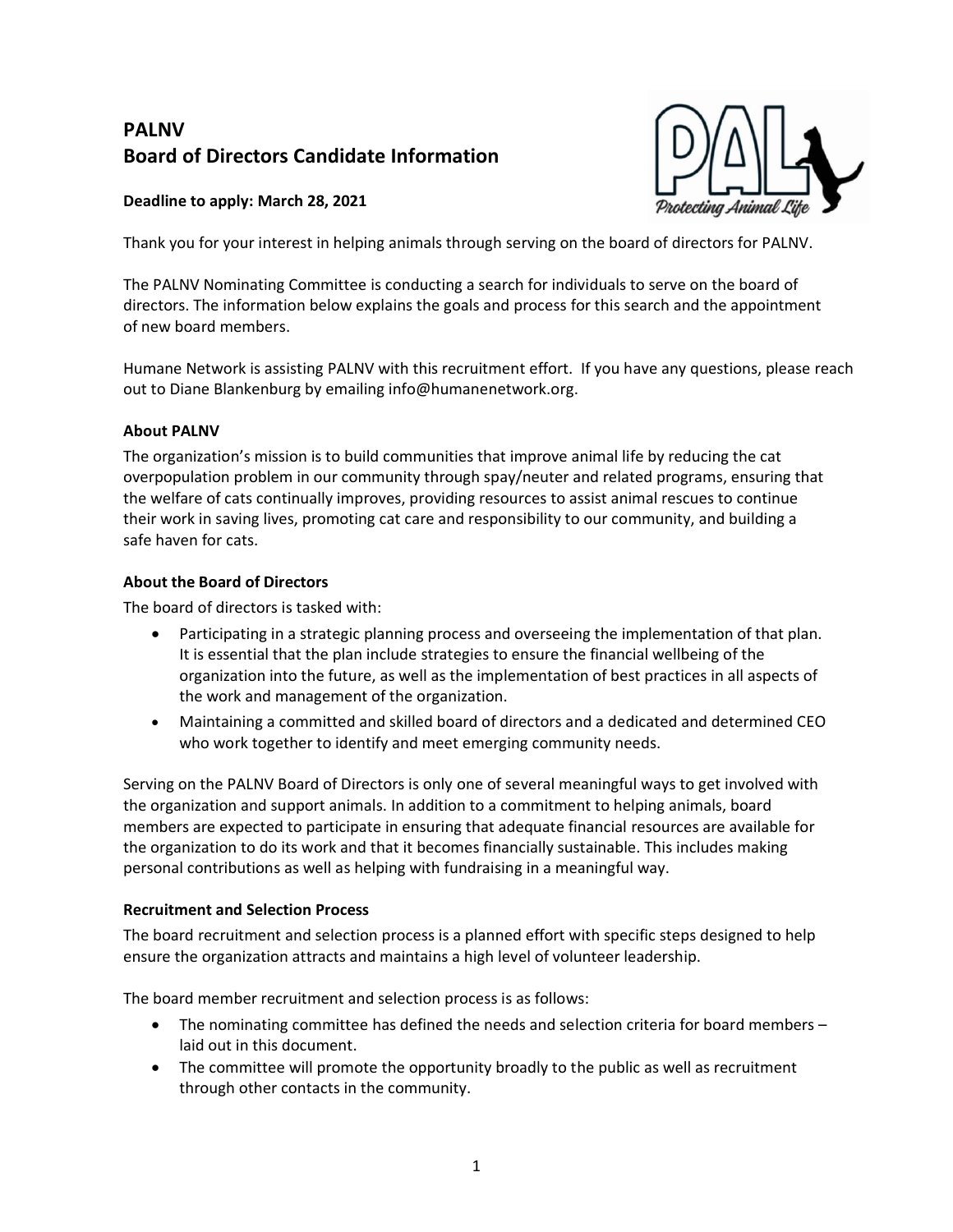- Candidates will submit responses to questions in the board application by info@humanenetwork.org with *PALNV Board Application* in the subject line.
- Applicants will receive a prompt email response when applications are received followed by an update on their application's status within four weeks.
- The nominating committee will review each application to see if the candidate's skills match the pre-determined criteria and the organization's need for varied skills and experiences on the board.
- Applicants who are identified as candidates will be asked to participate in a phone interview.
- Top candidates selected through the phone interviews may be asked to meet in person with the committee members.
- Selected board members will be required to sign the PALNV board contract and conflict of interest policy.
- Applicants who are not selected for board service may be asked to assist PALNV in other ways.

# **Criteria for Selection PALNV Board Members**

While the following criteria are not the only factors that will be considered in the selection of board members, they are some of the most significant ones. While every candidate is not expected to possess all of these skills, the goal is to create a team of board members that together possess the skills necessary to successfully lead PALNV.

- Ability to make the commitment of time, both in terms of duration and frequency.
- Professional skills or experiences related to needed functions, including but not limited to marketing/communications, finance/accounting, legal expertise, HR, management of people, facilities management, and other business and professional skills.
- Business and personal contacts/connections that will be valuable to PALNV.
- Strong interpersonal skills.
- Ability to work well and cooperatively with others, while also being willing to speak up about issues or concerns.
- Diversity of experience and background.
- Past board experience.
- Fundraising experience and successes.
- Compassion for animals and commitment to the cause.

## **Primary Functions of the Board of Directors**

The primary functions of nonprofit boards are:

- Establishing the direction of the organization and setting high-level policy.
- Ensuring the legal, ethical, and financial wellbeing of the organization, including protecting assets and providing fiscal oversight.
- Evaluating the executive director's performance, supporting the executive director, and hiring a new executive director when needed.
- Monitoring standards of operation and the strength and effectiveness of programs and results.
- Functioning as an ambassador for the organization in the community, assisting with raising funds, and enhancing the organization's public standing.
- Building a competent board of directors.

## **Board Expectations**